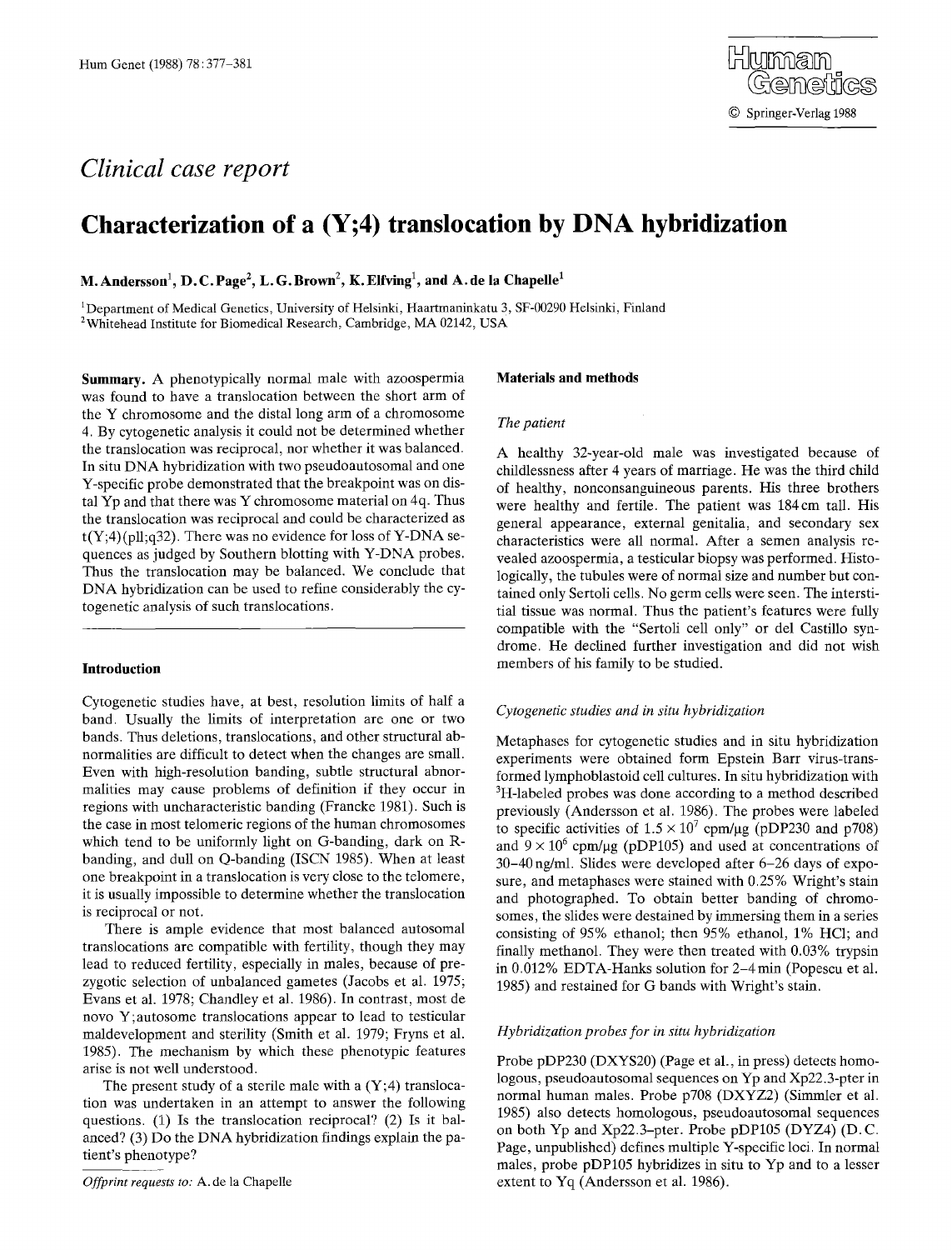## *Southern hybridization*

DNA extraction from lymphoblastoid cells, restriction enzyme digestion, electrophoresis, transfer, and hybridization of DNA were performed as previously described (Page and de la Chapelle 1984). DNA probes detecting Y-specific restriction fragments used in Southern blotting experiments are listed in Table 2.

## **Results**

### *Cytogenetic findings*

There was an apparent translocation between the short arm of the Y chromosome and the long arm of chromosome 4. As judged by G- and Q-banding, the long arm of the Y was normal while the short arm of the Y was approximately 2.5 times



**Fig 1. a** G-banded translocation chromosomes and the normal chromosome 4 of the  $t(Y;4)$  patient; **b** diagram of the translocation showing normal and abnormal chromosomes 4 and the abnormal Y chromosome. A normal Y is also shown

longer than normal. Bands q32-35 appeared to be missing from one chromosome 4, and the extra material on Yp was compatible with being 4q32-35 (Fig. la and b). The breakpoint in band 4q32 might be tentatively assigned to q32.2. Thus the translocation could be described as a  $t(Y;4)(p11;q32.2)$ . Detailed cytogenetic inspection did not yield any clues as to the exact breakpoint on Yp. Similarly, close inspection of the abnormal 4q did not reveal whether Yp material was present or absent. Thus it could not be determined whether the translocation was truly balanced and whether it was reciprocal. All other chromosomes appeared normal.

### *In situ hybridization*

To assess the breakpoint on Yp and whether Yp material was present on the 4q- chromosome, we hybridized two pseudoautosomal probes (pDP230 and p708) and one Y-specific probe (pDP105) to metaphase chromosomes in situ (Table 1). With both pseudoautosomal probes, the terminal part of the long arm of the 4q- chromosome was heavily labeled (Fig. 2a and b). The Yp+ chromosome showed no labeling with pDP230 and very few grains with p708. With Y-specific probe pDP105 the short arm of the Yp+ chromosome was heavily labeled while no other chromosome was significantly labeled (Fig. 2c). From these results we conclude that (1) the translocation breakpoint in Yp is located between the pseudoautosomal loci (detected by pDP230 and p708) and the short-arm locus defined by pDP105 (interval 3, D.C.P, unpublished) and (2) the translocation is reciprocal, with the most distal end of Yp being translocated to the end of the long arm of the 4qchromosome.

### *Southern hybridization*

Hybridization to Southern blots of genomic DNA did not reveal the absence of any Y-DNA sequences. We tested for all eight deletion intervals on the Y chromosome (Table 2). All Y-DNA sequences for which we tested were found to be present. This is compatible with the translocation being balanced. However, we cannot exclude the possibility of deletion of Y-DNA sequences for which we did not test.

### **Discussion**

Cytogenetic and DNA hybridization studies showed that the  $t(Y;4)$  patient had a terminal and reciprocal translocation between Yp and 4q. In situ hybridization studies confirmed the breakpoint to be in Yp, so that all sequences homologous to  $pDP230$  are translocated to the  $4q$ -chromosome while some p708 sequences may remain on the Yp+ chromosome. The Yp breakpoint thus seems to be located within or immediately proximal to the pseudoautosomal region. The translocated Y

Table 1. Grain counts on the metaphases from the  $t(Y;4)$  patient after in situ hybridization of <sup>3</sup>H-labeled probes

| Probe  | No. of mitoses | No. of cells with grains on chromosomes |            | No of grains on chromosomes |             |            |  |
|--------|----------------|-----------------------------------------|------------|-----------------------------|-------------|------------|--|
|        |                | $Yp+(%)$                                | $4a - (%)$ | Total                       | $Yp + (\%)$ | $4q - (%$  |  |
| pDP230 | 50             | (6)                                     | (76)<br>38 | 349                         |             | (19)<br>65 |  |
| p708   | 62             | (16)<br>10                              | (47)<br>29 | 383                         | (3)<br>12   | (10)<br>39 |  |
| pDP105 | 63             | (78)<br>49                              | (11)       | 191                         | (35)<br>34  | (4)        |  |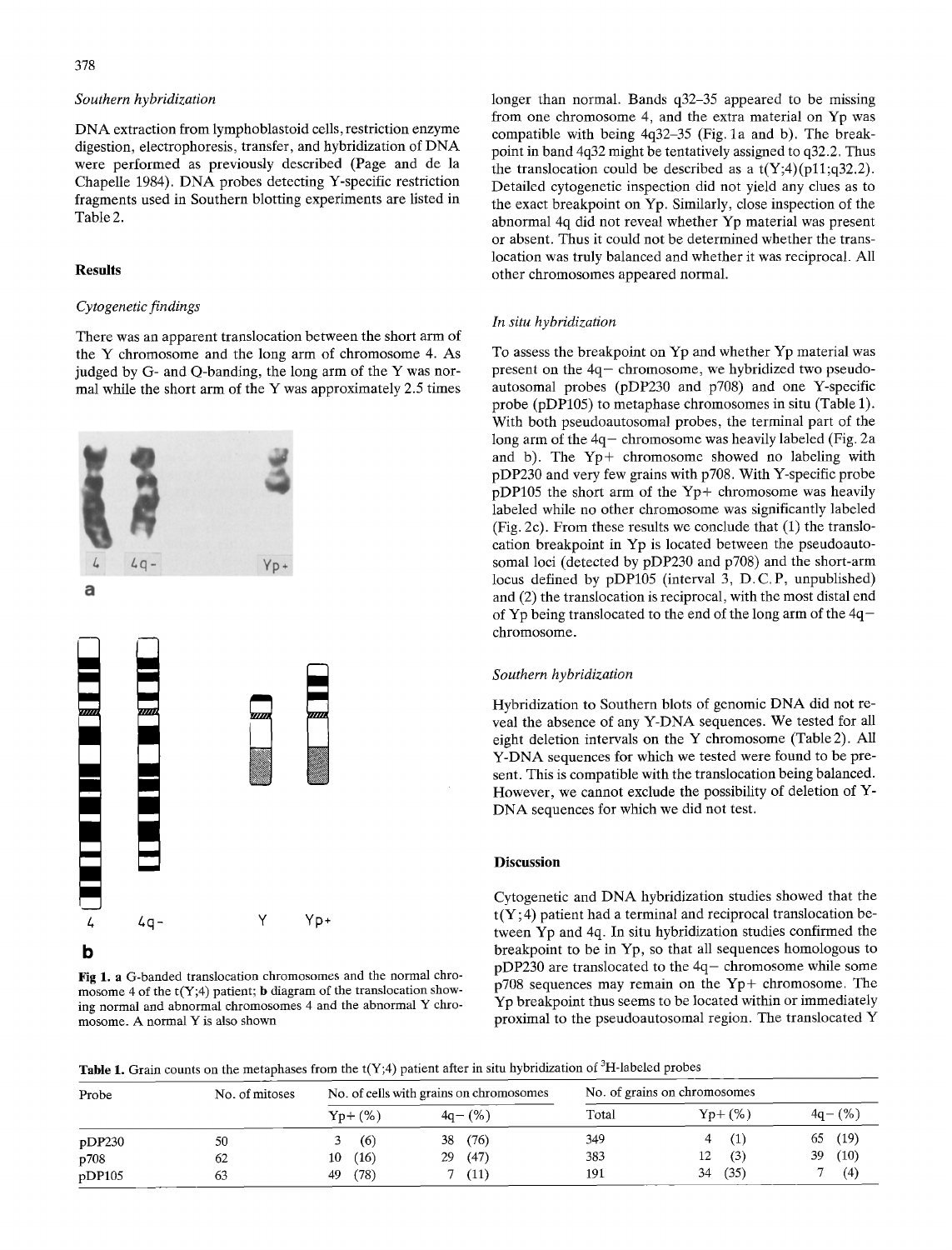

**Fig. 2 a-c. Histograms showing the localization of grains on the chromosomes of the t(Y;4) patient after in situ hybridization of 3H-labeled probes: a probe pDP230, h probe p708, e probe pDP105**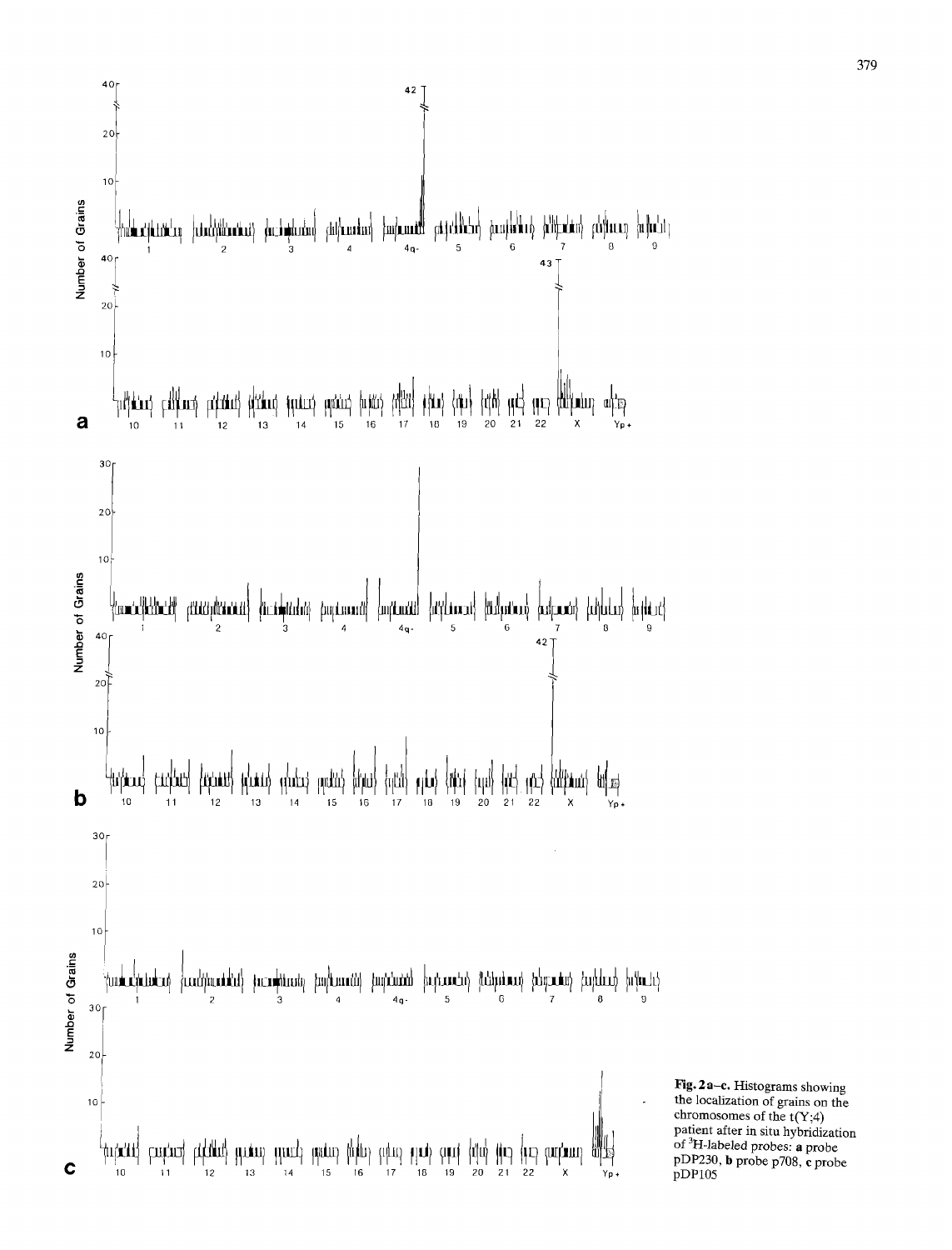| Interval <sup>"</sup> | Probe/locus | Enzyme | Stringency <sup>b</sup> | Reference                           | Presence $(+)$ or absence $(-)$ of Y-specific<br>restriction fragment |              |                |
|-----------------------|-------------|--------|-------------------------|-------------------------------------|-----------------------------------------------------------------------|--------------|----------------|
|                       |             |        |                         |                                     | Patient                                                               | Normal males | Normal females |
|                       | pDP132      | TaqI   | Н                       | D. C. Page, unpublished             | $^{+}$                                                                |              |                |
|                       | pDP61       | TaqI   | н                       | $D.C.Page$ , unpublished $c$        |                                                                       |              |                |
| 3                     | 50f2/A.B    | EcoRI  | M                       | Guellaen et al. (1984)              |                                                                       | ┿            |                |
| 3                     | pDP105/A    | TaqI   | M                       | D.C. Page, unpublished              |                                                                       | ┿            |                |
| 4A                    | DDP34       | TaqI   | н                       | Page and de la Chapelle. $(1984)$ + |                                                                       | ┿            |                |
| 4B                    | pDP97       | EcoRI  | Н                       | D.C. Page, unpublished <sup>d</sup> | $+$                                                                   | $^{+}$       |                |
| 4B                    | 50f2/D      | EcoRI  | M                       | Guellaen et al. (1984)              |                                                                       | ┿            |                |
| 5                     | 12f         | TaqI   | Н                       | Bishop et al. (1984)                |                                                                       | ┿            |                |
| 6                     | 50f2/C,E    | EcoRI  | М                       | Guellaen et al. (1984)              |                                                                       | $^+$         |                |
| 6                     | pDP105/B    | TaqI   | M                       | D.C. Page, unpublished              |                                                                       | $\ddot{}$    |                |
|                       | pY431-HinfA | TaqI   | M                       | K. Smith, unpublished               |                                                                       | $\mathrm{+}$ |                |

**Table** 2. Southern hybridization of Y-DNA probes to genomic DNAs from the t(Y;4) patient and normal males and females

Deletion intervals on the Y chromosome are as described by Vergnaud et al. (1986) and Page (1986)

H, High stringency (hybridization at  $47^{\circ}$ C, wash at  $65^{\circ}$ C); M, medium stringency (hybridization at  $42^{\circ}$ C, wash at  $55^{\circ}$ C)

Derived from plasmid 115 (Geldwerth et al. 1985)

<sup>d</sup> Derived from cosmid Y97 (Wolfe et al. 1985)

material on the  $4q$ - chromosome then consists of the terminal part of Yp including pseudoautosomal sequences, but we cannot determine if other Y-specific material is translocated too. Since interval 3 on  $Yp$  is still left on the  $Yp+$  chromosome, we can conclude that the breakpoint is on distal Yp and the portion translocated is physically small, which is compatible with the absence of any cytogenetially visible part of Y on the  $4q$ chromosome.

Sterility is frequently observed in males with de novo Y;autosome translocations (Fryns ct al. 1985), but its causes are not well understood. In considering the etiology of our patient's sterility, rearrangements or abnormalities of two Y chromosomal genes should be taken into account. The testisdetermining gene, *TDF,* is localized proximal to the pseudoautosomal region (Vergnaud et al. 1986) and thus could be affected by the translocation. However, the role of *TDF* is believed to be that of primary testis determination, since loss of *TDF* leads to the absence of testes (e.g., XY gonadal dysgenesis females; Page 1986; Disteche et al. 1986). Though it presently cannot be determined whether *TDF* is translocated to chromosome 4, involvement of *TDF* in the patient's sterility seems unlikely. Another gene, *AZF* (azoospermia factor) has been localized to Yqll based on azoospermia in males with deletions of Yq (Tiepolo and Zuffardi 1976). The testicular histology of our patient does not resemble that described by Tiepolo and Zuffardi. Furthermore, as the translocation dearly affects Yp, and not Yq, and as our Southern analysis suggests that Yq is intact, direct involvement of *AZF* seems unlikely.

In the present patient, the translocation could lead to the formation of a tetravalent at meiosis I; a breakdown of the meiotic process could result. However, the histology showed total absence of germ cells, suggesting a defect in the germ line prior to meiosis.

We conclude that DNA hybridization analysis can be used to inprove considerably the accuracy with which chromosome abnormalities are described. With the rapidly increasing number of mapped and characterized DNA probes available (Human Gene Mapping 8 1985), there will eventually be probes that can be used to help characterize abnormalities in almost all parts of the chromosomes. These developments

should lead to the establishment of much more precise clinicalcytogenetic correlations than before.

*Acknowledgements.* We thank Drs. J. Weissenbach and K. Smith for DNA probes and M. Nyström-Lahti, M.A., and M. Ryynänen, M.D., for help. Supported by grants from the Academy of Finland, the Folkhälsan Institute of Genetics, and the National Institutes of Health.

#### **References**

- Andersson M, Page DC, Chapelle A de la (1986) Chromosome Yspecific DNA is transferred to the short arm of X chromosome in human XX males. Science 233 : 786-788
- Bishop C, Guellaen G, Geldwerth D, Fellous M, Weissenbach J (1984) Extensive sequence homologies between Y and other human chromosomes. J Mol Biol 173 : 403-417
- Chandley AC, Speed RM, McBeath S, Hargreave TB (1986) A human 9;20 reciprocal translocation associated with male infertility analyzed at prophase and metaphase I of meiosis. Cytogenet Cell Genet 41 : 145-153
- Disteche CM, Casanova M, Saal H, Friedman C, Sybert V, Graham J, Tbuline H, Page DC, Fellous M (1986) Small deletions of the short arm of the Y chromosome in 46,XY females. Proc Natl Acad Sci USA 83 : 7841-7844
- Evans JA, Canning N, Hunter AGW, Martsolf JT, Ray M, Thompson DR, Hamerton JL (1978) A cytogenetic survey of 14,069 newborn infants. III. An analysis of the significance and cytologic behaviour of the Robertsonian and reciprocal translocations. Cytogenet Cell Genet 20 : 96-123
- Francke U (1981) High-resolution ideograms of trypsin-Giemsa banded human chromosomes. Cytogenet Cell Genet 31:24-32
- Fryns JP, Kleczkowska A, Berghe H van den (1985) Clinical manifestations of Y/autosome translocations in man. In: Sandberg AA (ed) The Y chromosome, B: Clinical aspects of Y chromosome abnormalities. Liss, New York, pp 213-243
- Geldwerth D, Bishop C, Guellaen G, Koenig M, Vergnaud G, Mandel J-L, Weissenbach J (1985) Extensive DNA sequence homologies between the human Y and the long arm of the  $\overline{X}$  chromosome. EMBO J 4 : 1739-1743
- Guellaen G, Casanova M, Bishop C, Geldwerth D, Andre G, Fellous M, Weissenbach J (1984) Human XX males with Y single-copy DNA fragments. Nature 307 : 172-173
- Human Gene Mapping 8 (1985) 8th International Workshop on Human Gene Mapping. Cytogenet Cell Genet 40, nos 1-4